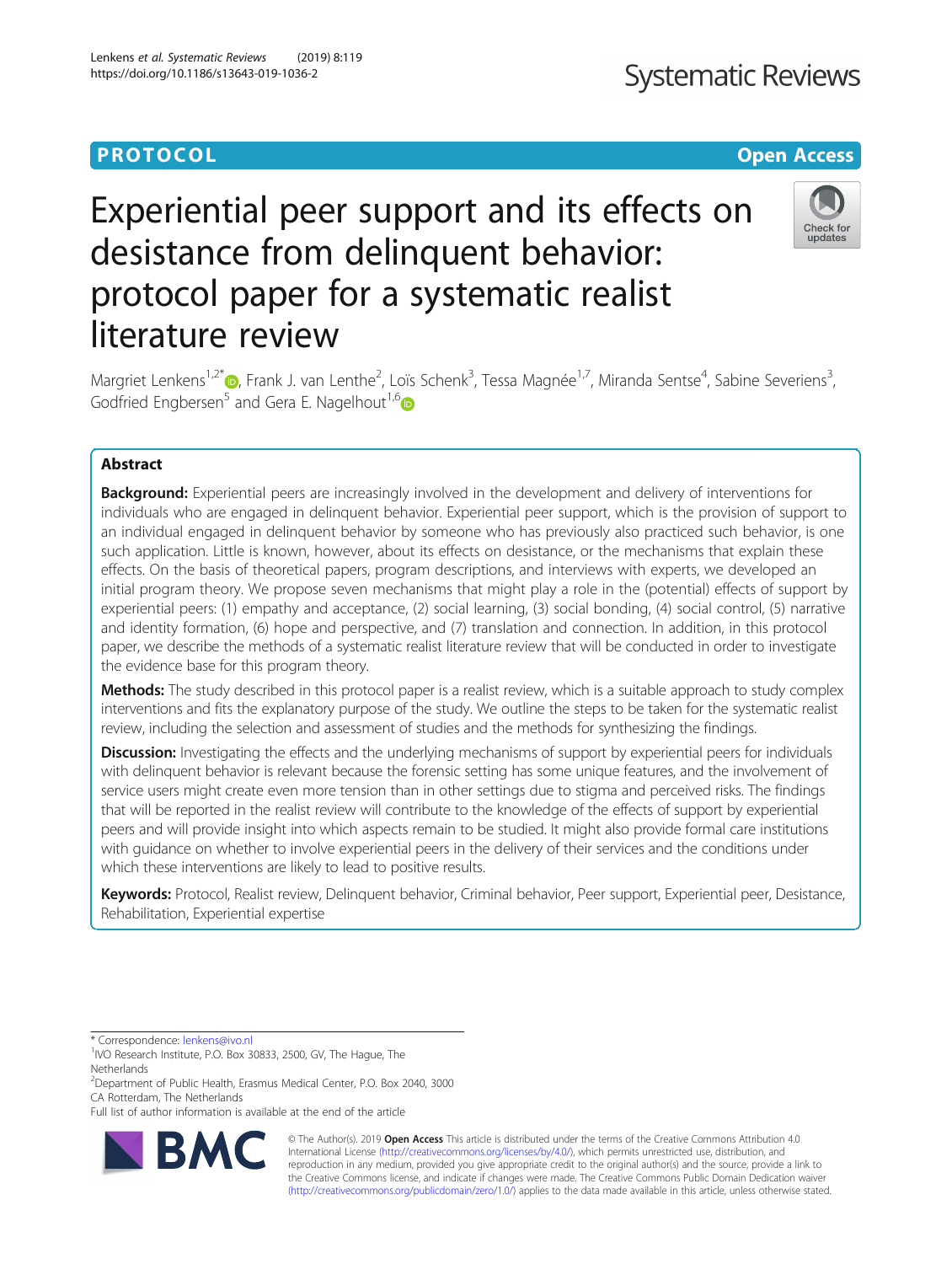#### Background

Individuals who have demonstrated delinquent behavior tend to be considered a difficult-to-reach population, due to the partly concealed nature of their behavior and their rejection of help. Criminal participation peaks during late childhood and adolescence, and most individuals tend to desist from delinquent behavior in early adulthood [[1](#page-12-0)]. However, longitudinal studies show multiple trajectories [[2\]](#page-12-0), indicating that although this behavior is largely normative and limited to adolescence, for a part of the population, the involvement in delinquent behavior is more severe and persistent. For these individuals, desistance might not be such an obvious development. It is therefore relevant to investigate interventions developed to stimulate, accelerate, or support this desistance process.

However, previous studies have found that adolescents and emerging adults with delinquent behavior display an excessive need for self-reliance, which forms a barrier to care utilization [[3\]](#page-12-0). This might partly consist of a "normal" need for autonomy during maturation into adulthood, and, with increasing age, some of these adolescents might become more inclined towards desistance, which they tackle on their own or seek assistance for. However, the reluctance to seek or accept help might be more persistent for people who hold negative attitudes and beliefs towards (mental health) help-seeking, based on previous experiences (e.g., feeling that they had not been taken seriously) [[4\]](#page-12-0). This might also be true of those who experience a fear of stigma, including from the person who is providing the help [[5\]](#page-12-0). In a study on at-risk adolescents and emerging adults, the interviewees indicated that they did not want any help, since they felt that others did not understand them, especially when they had not been through similar experiences  $[6, 7]$  $[6, 7]$  $[6, 7]$  $[6, 7]$ . The formal care system is overrepresented by highly educated people [\[8](#page-12-0)], who in most cases do not have any personal experience of delinquent behavior or even with growing up in a criminogenic environment. This does not imply that professional care providers without such experiences lack the capacity to help or support people who present with delinquent behavior. Among this group are many experienced practitioners who have the necessary skills and features to connect with the target population and to contribute to behavioral change. A discrepancy in personal background between client and practitioner might even create opportunities for clients to become acquainted to a different kind of world and as such provide opportunities to increase their bridging capital [\[9\]](#page-12-0). However, for a part of the target population, this dissimilarity may result in not accepting professional help or care because they perceive or assume a mismatch between their own personal characteristics and life experiences and those of the professional practitioner. This (mis)match can be highly relevant, because studies have shown that the relationship or working alliance between a client and practitioner (whether a therapist or a probation officer) plays an important role in achieving behavioral change [\[10\]](#page-13-0). Investigating the potential benefits of support provided by people who have a background similar to individuals who engage in delinquent behavior is therefore an important undertaking, because it might aid us to gain a better understanding of what works for them and under what conditions. The main purpose of the study described in this protocol paper is thus to investigate the effects of support by experiential peers on desistance and related outcomes and to provide insight into the mechanisms involved, as well as the contextual factors that affect these mechanisms.

The concept of "experiential expertise" is increasingly being implemented in mental healthcare [\[11\]](#page-13-0). Specifically, in mental health services with a recovery orientation, the involvement of clients has become essential [[12\]](#page-13-0), which makes it likely that the field of criminal (juvenile) justice will follow suit. The perspectives of service users are increasingly being recognized as important in the process of designing and implementing interventions. Listening to their needs can help practitioners to develop approaches that are perceived as more meaningful and supportive of processes of change [\[13](#page-13-0)]. According to McNeill [[14\]](#page-13-0), service providers who aim to affect the rehabilitation of offenders should come to see themselves more as supporters of the desistance process, of which the offender is the owner, rather than as providers of correctional treatment belonging to the authorities. A more direct way in which experiential expertise is mobilized is by letting former service users serve as peers, directly providing support and guidance to current clients or patients. This is the type of application of experiential expertise that will be central to the review described in this protocol. From here on, we will refer to this as "experiential peer support" or "support by experiential peers." This phrase does not include naturally-occurring relationships between people with similar experiences and does not take into account whether someone has had any formal training. Since we are aware that having certain experiences does not necessarily qualify someone to provide support to others with complex problems, in the realist review, we will make a distinction between levels of expertise in order to take into account the effects of formal training.

Most research on the effects of experiential peer support has been conducted in a mental health services setting. In their review, Repper and Carter [[15\]](#page-13-0) found some studies that report positive results of experiential peer support with respect to relapse rates, empowerment, social functioning, and mental health. For the studies that found no difference between peer and non-peer staff, they concluded that this "demonstrates that people in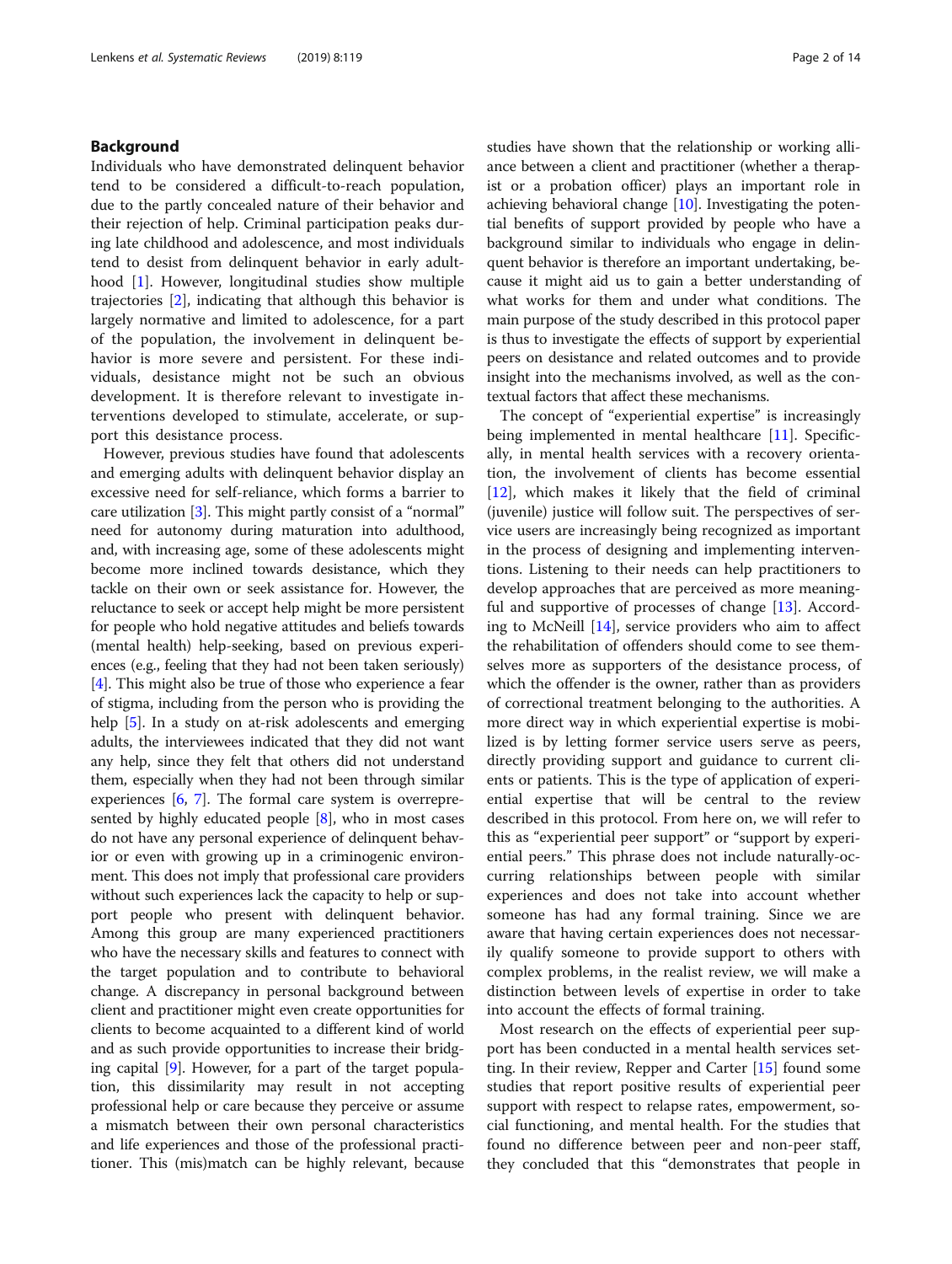recovery are able to offer support that maintains admission rates (relapse rates) at a comparable level to professionally trained staff" [[15\]](#page-13-0). Although these results might also be valid for the forensic setting to some extent, it remains relevant to study the mechanisms specifically in this setting, because it has several unique aspects. Firstly, according to South, Bagnall, and Woodall [[16\]](#page-13-0), even though individuals presenting with delinquent behavior might be more open to advise and support coming from peers, their resistance to authority might still cause them to resist this opportunity. In addition, peers meant to support the receiver in the process of desistance or re-habilitation might in fact support risky behaviors [\[16](#page-13-0)]. This could lead to deviancy training, which is an adverse (iatrogenic) effect that can occur when deviant peers are aggregated, leading to an increase of problem behavior [[17\]](#page-13-0). This risk emphasizes the necessity for an evidence base for such types of intervention. Lastly, it is likely that stigma and prejudice among professional care providers are even more strongly present and persistent regarding ex-offenders than for experiential peers in other fields of (mental health) care. This makes it a more precarious situation, in which sufficient attention should be paid to the implementation of the intervention and the conditions that could increase the chances of success. Bagnall et al. [[18\]](#page-13-0) conducted a systematic review of peer support in prisons, which showed that such services had a positive effect on recipients of this support, emotionally and/ or practically. However, it is also relevant to take into account other settings, because not all individuals who display delinquent behavior are sentenced to imprisonment. This holds true particularly for adolescents. In addition, this type of support might be as effective or even more effective in other settings, such as when the individual is under probation or when he or she is released from prison, and working on rehabilitation and reintegration. To the best of our knowledge, this is the first systematic realist review of the effects of support by experiential peers on desistance and desistance-related outcomes in which there is an explicit emphasis on the mechanisms and contextual factors that play a role in the effect of these types of interventions. With our review, we hope to contribute to the third generation of research on the subject of peer support (the first two stages involved feasibility studies and studies of peer staff in conventional roles), which, among other things, poses questions concerning the unique aspects of support by experiential peers, the outcomes they might produce, and the active ingredients responsible [[19\]](#page-13-0).

In this protocol paper, we will describe the concept of experiential peer support and the types of interventions related to it. Furthermore, following a realist approach, we will present our initial program theory and describe the mechanisms proposed to play a role in the effects of support by experiential peers on desistance and desistancerelated outcomes. Lastly, we will describe the methods of our realist review and provide an overview of the steps that we will take to conduct this review.

#### Experiential peer support

Interventions for people who engage in delinquent behavior provided by people with experiential expertise can serve several functions. For a systematic review of peer interventions aimed at improving health in prison settings, a typology was developed of the various forms that peer-based interventions can take  $[16]$  $[16]$ . Those most relevant for our review appear to be peer support (providing emotional or social support, or practical aid), peer mentors (role models who establish a supportive relationship with their mentee), and peer workers (providing informational support and connecting individuals to services in the area of health or welfare). Peer education and *peer training* seem to have a more instrumental and didactic focus, and it is unclear to what extent there is room for a relationship to develop between the peer educator or trainer and the recipient. In practice, however, the lines between the types of interventions become blurred. Experiential peers might take on several different roles at once or might progress from one role to the next as the relationship evolves.

Despite differences in goals and tasks, interventions involving experiential peers have in common that their core is the principle of homophily or the idea that people are more likely to connect with people similar to themselves [\[20](#page-13-0)]. In order to achieve social goals, such interventions involve the use of the communicative and social mechanisms that occur between people with similar experiences [\[16](#page-13-0)]. Individuals might share elements of a similar reality and a common language [\[21\]](#page-13-0). They might also share similar experiences, including "having been through a condition and handling multiple problems, having lived through treatment, the social consequences of a condition (stigma) or the experience of discovering a coping strategy within oneself" [[22\]](#page-13-0). It is particularly important when providing support to someone going through a status transition, such as the transition from "offender" to "ex-offender," that one has experienced a similar transition [\[23\]](#page-13-0). For the purpose of studying the effects of peer interventions targeted at a justice-involved population, we are mostly interested in those interventions in which the provider of the support, the experiential peer, has already experienced this transition and is thus further along the desistance process. In the review, we will therefore focus on experiential peer support as involving an "asymmetrical relationship, with at least 1 designated service/support provider and 1 designated service/support recipient" [\[24\]](#page-13-0).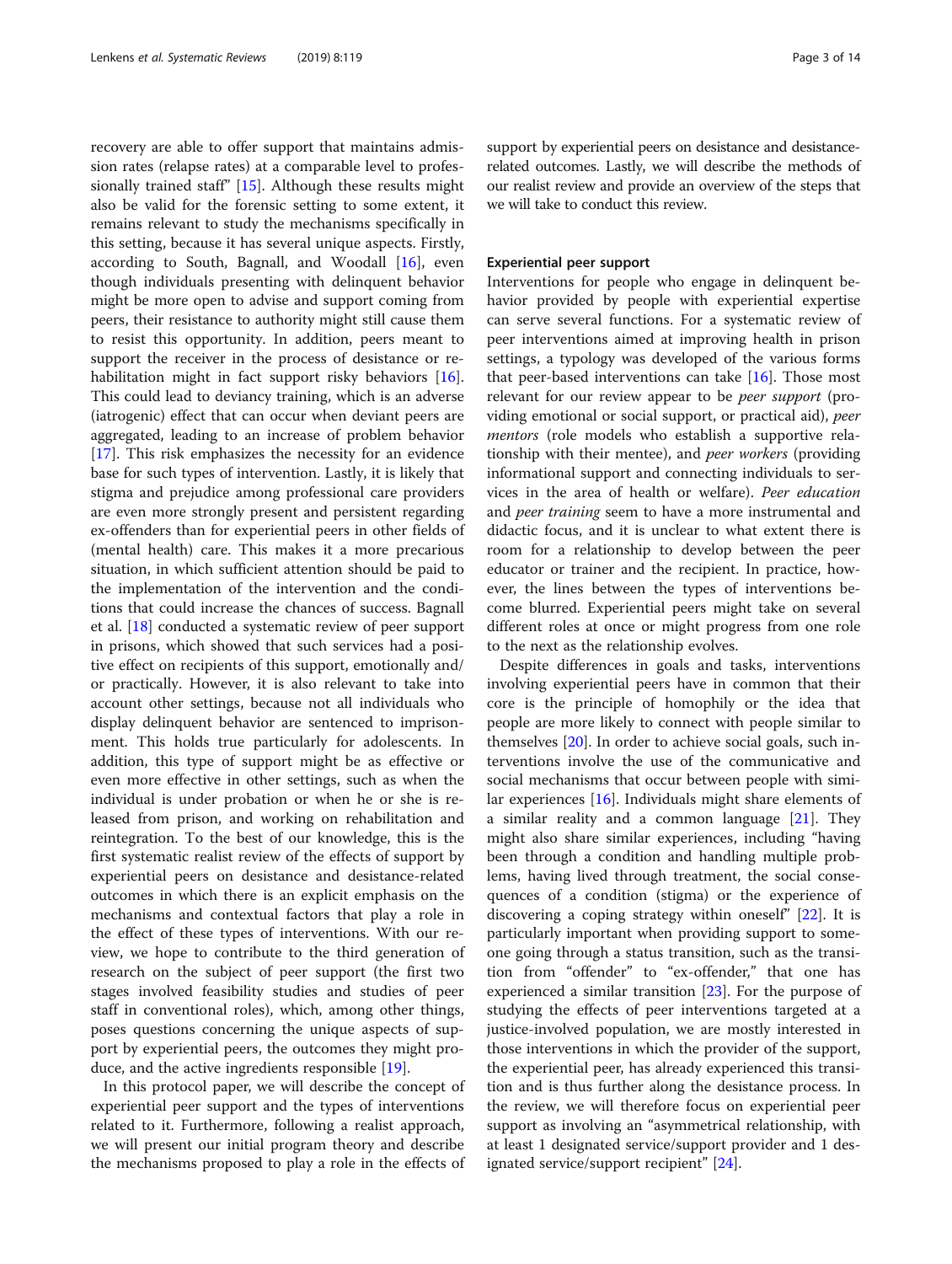#### Initial program theory

As part of the initial program theory, in which the experiential peer support intervention is the "program," seven mechanisms will be presented. These are hypothesized to play a role in peer support interventions, eventually leading to one or more of the desired outcomes regarding the process of desistance. We have not undertaken an attempt to construct specific contextmechanism-outcome (CMO) configurations at this stage and therefore will not make any claims regarding specific relationships between what we consider contextual factors, mechanisms, and outcomes. In order to construct this initial program theory, we used non-empirical articles found in preliminary searches in the initial stages of the review. Our sources included theoretical sections of reviews, program descriptions, and descriptive papers on the utilization of experiential expertise in the support of individuals engaged in delinquent behavior or with other problems. Insights from criminological and psychological theories were also used to substantiate the assumed link between mechanisms and outcomes.

In addition, the first author (ML) conducted semistructured interviews, lasting between 62 and 97 min, with four individuals who have expertise in the subject matter. The first interviewee is an expert in the field of role models for juvenile delinquents. The second interviewee has experiential expertise in mental healthcare and the third in the forensic mental healthcare. Both use their expertise in their current positions and are well-known experts in the field of experiential expertise. The fourth interviewee is a former offender who is now working as a formal care provider. All four interviewees were approached through e-mail. The first three interviews took place at the interviewees' offices; the fourth interview took place at the interviewee's home. The main topics of these interviews were general opinions on support by experiential peers for the target population of individuals with delinquent behavior, the potential benefits/ effects and risks, potential mechanisms, and contextual factors that influence the effects of such interventions. If certain aspects (e.g., timing, requirements regarding the experiential peer) were not mentioned spontaneously, the interviewees were asked specifically to reflect on these. Based on the first interview and the literature, a preliminary version of the model was constructed. This model was presented to the second, third, and fourth interviewee. The input of the interviewees was integrated into the description of the model and can be found in Table [1](#page-4-0) (mechanisms) and Table [2](#page-4-0) (contextual factors). Throughout the descriptions of the different mechanisms and contextual factors, the same tables can be consulted when referring to the interviewees. The interviewees were given the opportunity to check whether their input was correctly represented in this protocol paper and to give feedback prior to its submission.

#### **Outcomes**

We have chosen to interpret desistance as a broad concept rather than focusing on refraining from offending as the sole outcome. We made this choice for several reasons. Firstly, we aim to follow the recent emergence of positive criminology, in which the focus is on resilience and rehabilitation rather than on solely quitting criminal behavior [[25](#page-13-0)]. Secondly, we consider desistance to be a process rather than a clear endpoint, encompassing a complex interaction of subjective and social factors [\[26\]](#page-13-0). Nugent and Schinkel [[27](#page-13-0)] propose a terminology for the various types of desistance, which is based on the distinction by Maruna and Farrall (2004, as cited in [\[27\]](#page-13-0)), namely primary and secondary desistance, and the addition of tertiary desistance by McNeill (2016, as cited in [\[27\]](#page-13-0)), but which does not suggest an order in time or importance. Act-desistance here refers to refraining from offending, identity desistance describes the internalization of a new identity as a non-offender, and relational desistance concerns the recognition of change by others at the micro, meso, and macro levels [\[27\]](#page-13-0). In addition to these types of desistance, we will also consider several other outcomes that are not easily categorized, namely increased social capital, positive personal development, improved mental health, and positive changes in personal circumstances, such as employment.

The mechanisms that will be proposed as explanations for how desistance might be achieved through support by experiential peers are likely to fall under one of three categories of theoretical explanations, as distinguished by Maruna [\[28\]](#page-13-0). The first category includes the so-called ontogenic theories that focus on maturational reform, or the idea that offenders "grow out" of their delinquent behavior as they become older. This is not merely a passive process of becoming biologically older, as it is interpreted by some, but should rather be seen as a feeling of becoming "too old" for certain types of behavior, after which the individual takes steps to break with (friends and lifestyles of ) the past, develops new routines, and settles for a less "exciting" life [[29](#page-13-0)]. Sociogenic theories, which constitute the second category, are concerned with the importance of social bonds in explaining changes in delinquent behavior across the lifespan. The third category comprises narrative theories. These theories stress the importance of subjective alterations in a person's sense of self and identity, which in turn are reflected in motivation, a greater concern for the future, and more consideration for others [[28](#page-13-0)]. In conclusion, there is a broad range of desired outcomes, from reduced involvement in delinquent behavior to positive personal development and improved personal circumstances (see Fig. [1\)](#page-5-0).

#### Mechanisms

Based on the literature and the interviews, we propose seven main mechanisms through which interventions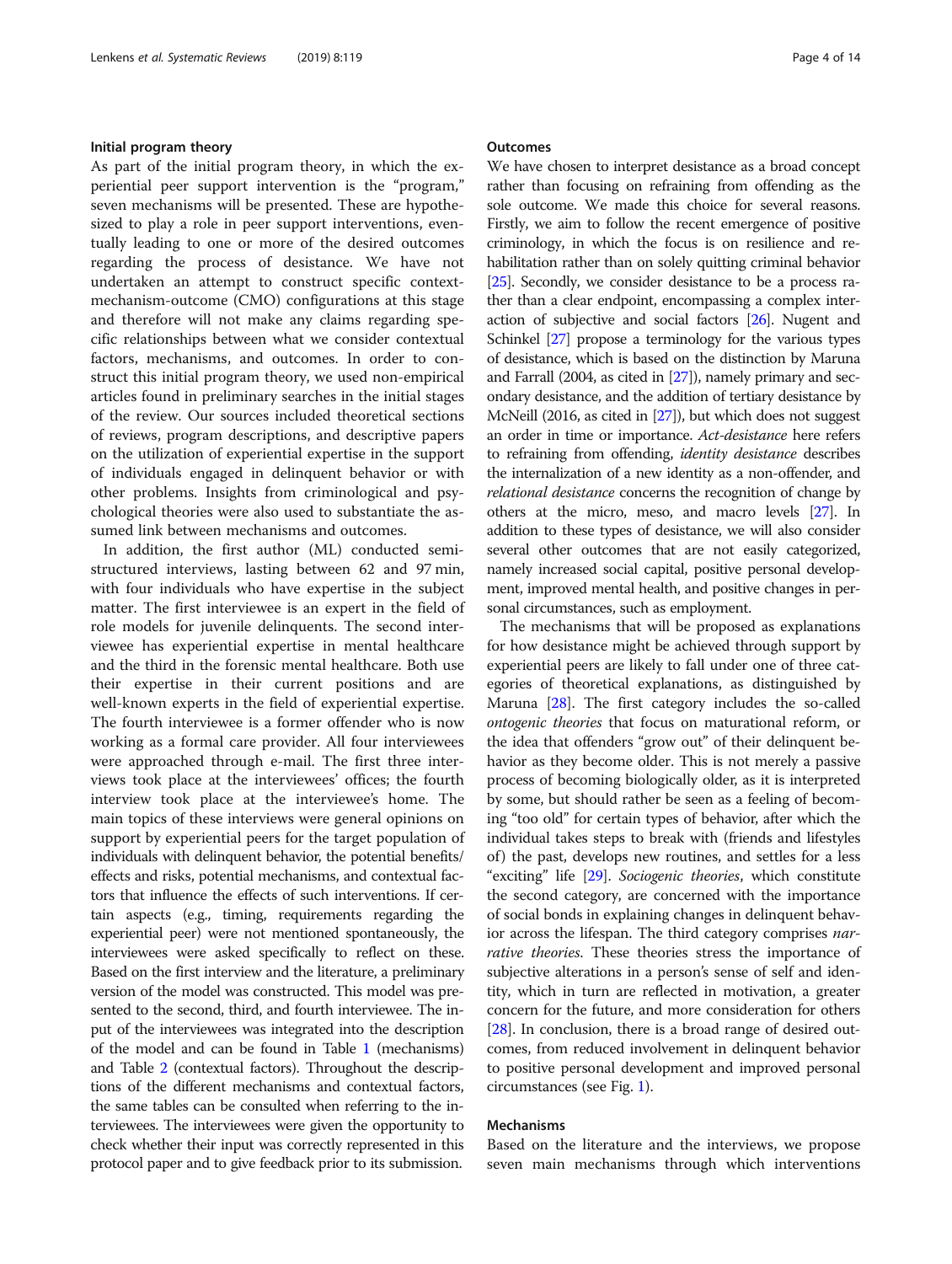<span id="page-4-0"></span>Table 1 Elements mentioned by interviewees

| Mechanism                        | Important elements according to interviewees                                                                                                                                                                                                                                                                                                                                     |  |
|----------------------------------|----------------------------------------------------------------------------------------------------------------------------------------------------------------------------------------------------------------------------------------------------------------------------------------------------------------------------------------------------------------------------------|--|
| Empathy and acceptance           | The experiential peer is not judgmental <sup>1,3,4</sup> ; shows positive regard for the recipient <sup>1</sup> ; is not occupied with truth-seeking <sup>3</sup> , and sees the recipient as an equal <sup>3,4</sup>                                                                                                                                                            |  |
| Social learning                  | The recipient might learn to deal with criminogenic factors <sup>1</sup> , build resilience against negative imaging<br>and stigmas <sup>3</sup> , and acquire the wish to also contribute to society <sup>2</sup> . The experiential peer might help the<br>individual to make sure that his or her survival behavior is not carried over into the outside world <sup>3</sup> . |  |
| Social bonding                   | The relationship with the experiential peer might be a trusting relationship <sup>4</sup> ; the experiential peer might<br>help with closure of former (negative or damaged) relationships and dealing with this grief <sup>1,3</sup>                                                                                                                                            |  |
| Social control                   | The experiential peer might be quicker to see through the client's motives <sup>1</sup> , might feel more comfortable<br>correcting the client <sup>1,4</sup> , and might be able to ask critical questions <sup>3</sup>                                                                                                                                                         |  |
| Narrative and identity formation | Through the support of an experiential peer, the recipient might be empowered (related to their identity) <sup>1,4</sup> ,<br>embrace the past <sup>2</sup> , complete his or her narrative <sup>3</sup> , and gain a sense of agency <sup>3</sup>                                                                                                                               |  |
| Hope and perspective             | The experiential peer might provide hope <sup>2,3,4</sup> , might enable the individual to envision an alternative future <sup>1,3</sup> ,<br>and might be someone who believes in the individual <sup>3</sup>                                                                                                                                                                   |  |
| Translation and connection       | The experiential peer might form a connection between the individual and formal care <sup>1,3</sup> and might<br>translate between the client and formal care <sup>1</sup>                                                                                                                                                                                                       |  |

<sup>1</sup> Lector juvenile delinquency and researcher; <sup>2</sup> Experiential peer (mental health care) and researcher; <sup>3</sup> Experiential peer (forensic mental health care) and trainer, <sup>4</sup> Experiential peer (prensic mental health care) Experiential peer (no training) and formal care provider

involving experiential peer support might lead to desistance-related outcomes. For some of the mechanisms, the emphasis is on the role of the experiential peer, whereas for others, it is more about how the receiver of the intervention reacts. However, for all the mechanisms, the key is the interaction between the two actors. The mechanisms overlap to some extent and are not expected to operate in isolation from each other. There might be interactions between the mechanisms and between the outcomes, and the outcomes might in turn also influence the mechanisms. In addition, some of the proposed mechanisms might also be valid for general peer support interventions or support structures in other settings. In this review, however, we will focus on what it is about receiving support from an experiential peer,

with shared experiences of involvement in delinquent behavior that might make these mechanisms particularly relevant. An overview of the mechanisms is provided in Fig. [1.](#page-5-0)

#### Empathy and acceptance

Firstly, it is proposed that experiential peers, due to their background of similar experiences, might be more capable of experiencing empathy for others who engage in delinquent behavior and of accepting them. In addition, according to Carl Rogers, genuine empathy and unconditional positive regard for the client are necessary conditions for personality change, such as moving from immature behaviors towards behaviors that are considered more mature [[30\]](#page-13-0). Kindness and emotional support

Table 2 Contextual factors mentioned by interviewees

| Contextual factor                  | Important elements according to interviewees                                                                                                                                                                                                                                                                                                                                                                                                                                                                                                                                                                                                                                                                                                                                                                                                                                                                                                                                                                                                                                                                                               |  |
|------------------------------------|--------------------------------------------------------------------------------------------------------------------------------------------------------------------------------------------------------------------------------------------------------------------------------------------------------------------------------------------------------------------------------------------------------------------------------------------------------------------------------------------------------------------------------------------------------------------------------------------------------------------------------------------------------------------------------------------------------------------------------------------------------------------------------------------------------------------------------------------------------------------------------------------------------------------------------------------------------------------------------------------------------------------------------------------------------------------------------------------------------------------------------------------|--|
| Timing                             | Support by an experiential peer might be beneficial in various stages: before something occurs, when<br>there are already some signals, when something has already occurred, and during aftercare or<br>rehabilitation <sup>3</sup> ; probably the sooner the better <sup>1</sup> ; and the individual should be willing to take steps<br>towards desistance <sup>1</sup>                                                                                                                                                                                                                                                                                                                                                                                                                                                                                                                                                                                                                                                                                                                                                                  |  |
| Prerequisites of experiential peer | Experiential peers should<br>- be credible <sup>1</sup> and realistic <sup>1</sup><br>- be respected by the client <sup>1,4</sup> (by having displayed criminal behavior of similar severity <sup>4</sup> )<br>- be willing to learn about methodological and evidence-based practices <sup>1</sup><br>- learn how to navigate in a system with political interests and bureaucratic restrictions <sup>1</sup><br>- be able to reflect on own experiences and integrate these with those of others <sup>2</sup> ; know what has and<br>has not helped them and that this might be different for someone else <sup>2</sup> , and be capable of self-reflection <sup>3</sup><br>- not have a distancing attitude <sup>2</sup><br>- be approximately the same age as the client <sup>2</sup><br>- if applicable: have been released from prison some time ago <sup>3</sup><br>- know the difference between utilizing own experiences and glorifying them <sup>1,2,3</sup><br>- focus on the client's story and adapt their support to that <sup>3</sup><br>- not be too radical in their rejection of "the system" or society <sup>1,4</sup> |  |

<sup>1</sup> Lector juvenile delinquency and researcher; <sup>2</sup> Experiential peer (mental health care) and researcher; <sup>3</sup> Experiential peer (forensic mental health care) and trainer, <sup>4</sup> Experiential peer (prensic mental health care) Experiential peer (no training) and formal care provider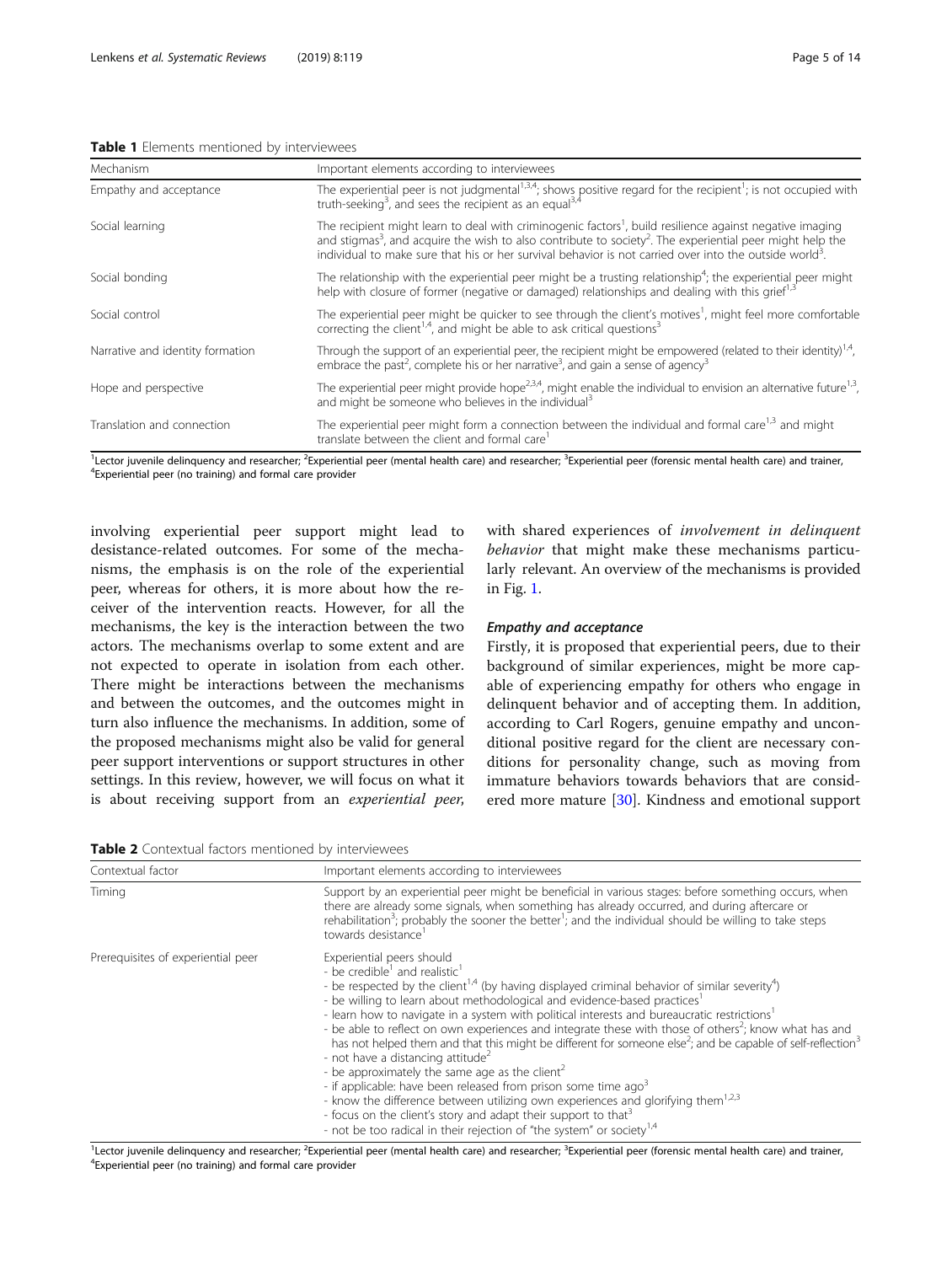<span id="page-5-0"></span>

promote confidence and the feeling that one matters [[31\]](#page-13-0), thus increasing one's sense of self-worth and self-esteem. Empathy for someone with delinquent behavior might be easier to achieve if one has lived through similar experiences [\[18](#page-13-0), [32](#page-13-0)]. An important aspect mentioned to some extent by interviewees 2, 3, and 4 is that the experiential peer knows what it is like to live with the same feelings of pain and distress that the individual is experiencing. In an institutionalized setting, for instance, the experiential peer knows that tension builds up prior to important (treatment) appointments and is also familiar with the situation of confinement that one has to return to afterwards. From their own experiences, experiential peers might be better able to understand these feelings and support the individual in processing these. When desistance has already been initiated, experiential peers might play a supportive role in its maintenance, which could be accompanied by the "pains of desistance," such as the pain of isolation, the pain of goal failure, and the pain of hopelessness [[27\]](#page-13-0). Similar others might not only be considered better equipped to support individuals in distress in terms of understanding their feelings; they are also less likely to reject someone because he or she is distressed [\[23](#page-13-0)]. This was also mentioned by interviewees 1, 3, and 4, who believe that experiential peers can make individuals feel that they are important and not looked down upon nor judged for their actions. While the individual might face stigma, exclusion, and skepticism from others, the experiential peer will offer acceptance and inclusion [\[21](#page-13-0)].

#### Social learning

Through the second mechanism, social learning, the individual might learn behaviors, skills, or attitudes that will support him or her in the process of desistance. It is argued that the individual learns in interaction with the experiential peer and by general social learning mechanisms, such as imitation and differential reinforcement. This is similar to the ways in which delinquent and deviant behavior is learned, according to Akers' social learning theory [[33\]](#page-13-0). The content of what is modeled and learned might encompass ways in which the experiential peer is able to refrain from offending, effective problemsolving strategies, and useful skills necessary for dealing with (psychological, social, and financial) challenges related to reentry [[34\]](#page-13-0). Two such challenges are not succumbing to peer pressure without losing respect and resisting tempting opportunities to acquire money illegally [\[35\]](#page-13-0). These skills are extremely important, because young offenders returning to their community find it undesirable and sometimes even impossible to isolate themselves from their "negative peers." Moreover, the opportunities and assets resulting from delinquent activ-ities might still have an appeal for them [[36](#page-13-0)]. The desire to desist, which might not be inherently present in the individual, is another aspect that can be mimicked [\[21](#page-13-0)]. In addition, the experiential peer might support the individual in the process of abandoning certain beliefs, attitudes, and behaviors that were once learned as survival mechanisms in settings such as prisons [[34\]](#page-13-0). Lastly, experiential peers might transfer knowledge to the individuals and provide them with advice or guidance on how to deal with the justice system and the conditions,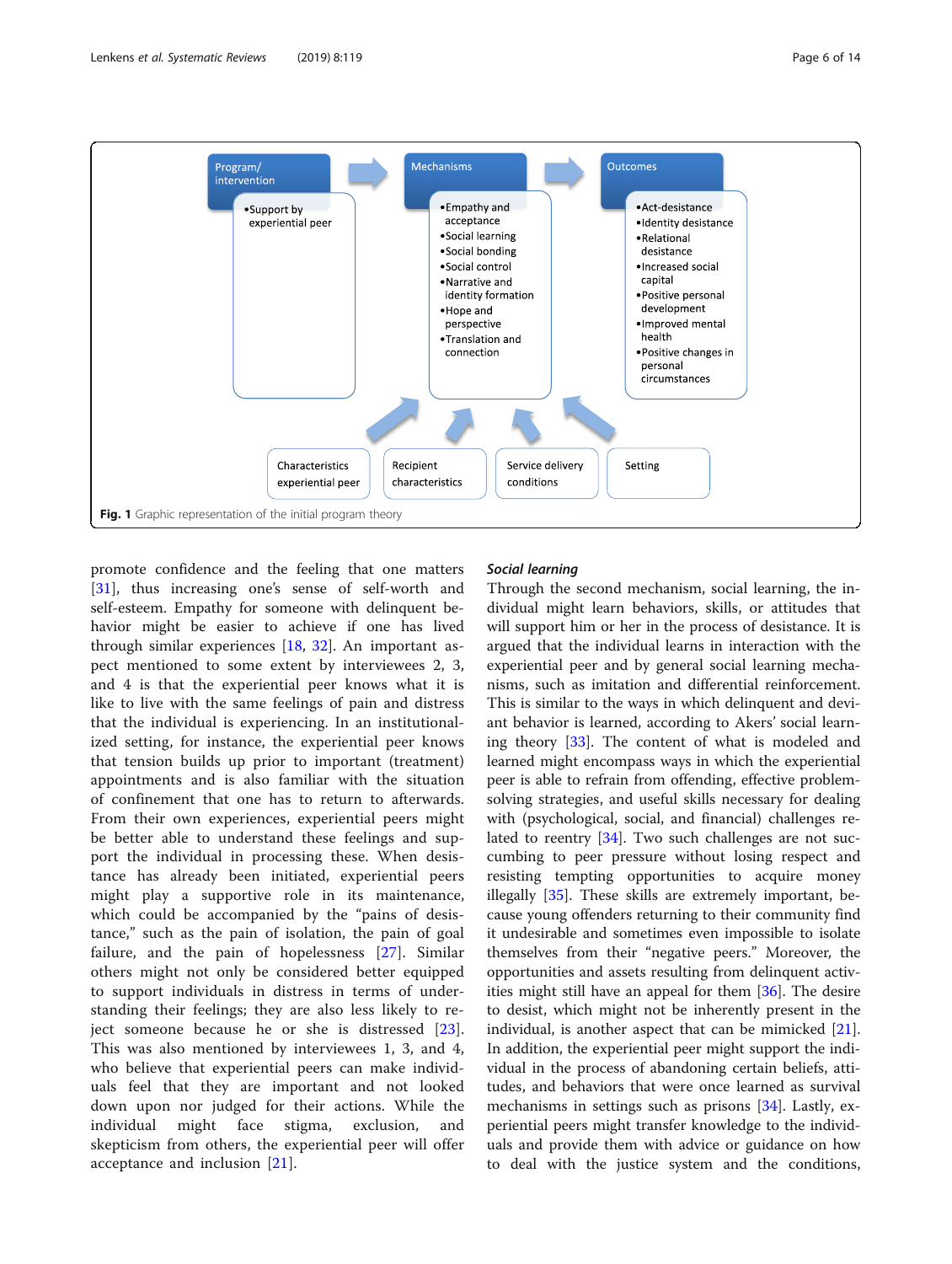requirements, and obligations that come with it. Peers might be considered more credible role models or sources of knowledge than staff due to their personal experiences [\[18,](#page-13-0) [32\]](#page-13-0). Credibility is considered an important factor that influences the extent to which modeled be-havior will be imitated [\[37](#page-13-0)]. An experiential peer is also more likely to be seen as a realistic role model. This is crucial, since, as interviewee 1 explained, it is not recommended to present role models who did not have to deal with similar stressors in life, because most adolescents who engage in delinquent behavior growing up in disadvantaged situations will not be able to achieve a similar status to such role models. It is also assumed that other conditions for successfully adopting the behavior, such as having opportunities to practice the behavior and reinforcement of this newly-learned behavior [[37\]](#page-13-0), will be met in the ongoing relationship with an experiential peer. Lastly, having a positive role model might negate the influence of negative role models, such as friends or siblings who are involved in delinquent behavior [\[22](#page-13-0)].

#### Social bonding

The third mechanism is the development of a social relationship. An individual with delinquent behavior might find it easier to trust a peer than professionals [[18\]](#page-13-0), and deeper levels of similarity (attitudes, beliefs, values, personality) between individuals and experiential peers might be related to a higher quality relationship [\[38](#page-13-0)]. Furthermore, disclosure on the part of the peer might stimulate more disclosure by the individual, possibly leading to the development of a more meaningful and close relationship [\[39](#page-13-0), [40\]](#page-13-0). Adolescents or emerging adults in particular might also be more able to establish positive social bonds with others due to a positive experience and regained trust in adults [[41](#page-13-0)]. Also, as interviewees 1 and 3 explained, the individual might, with the help of an experiential peer, become better at finding closure in relationships that are not supportive of their desistance process. This does not only apply to relationships with deviant friends, but rather to damaged relationships in which the individual is still emotionally invested and which deter him or her from moving on. The resulting higher quality of social bonds might lead to desistance in several ways. According to Laub and Sampson [\[42\]](#page-13-0), as social capital increases, the individual is equipped with more resources for support and problem solution. Simultaneously, there is more at stake and less time, making criminal activities less attractive and opportune. Although the individual does not have complete control over what happens at the social level, he or she does exercise human agency and can either seize opportunities that could become turning points, or ignore them [\[42\]](#page-13-0). Matching an individual with delinquent

behavior to an experiential peer might thus present an opportunity for a new relationship that can provide support and problem-solving skills.

#### Social control

The fourth mechanism that will be discussed is social control. Borrowing this term from the field of health psychology, it here refers to interactions within personal relationships that involve influence and regulation [\[43](#page-13-0)]. Social control might operate indirectly, for example when the individual has internalized a feeling of accountability towards the experiential peer, and therefore avoids deviant behavior. Our interviewees, however, seemed to refer more to the direct type of social control in which someone motivates or urges an individual to quit negative behaviors or to engage in positive behavior [[43\]](#page-13-0). Experiential peers might recognize former own attitudes or behaviors in the person they are trying to support and will therefore be better able to see through a socially desirable act by the individual and be quicker to ask critical questions, as interviewees 1 and 3 explained. The individual might also be more sensitive to corrections coming from someone with similar experiences. This idea, namely that experiential peers might be quicker to act to convince an individual to quit negative behavior, might also be because they are more likely than a professional care provider to anticipate challenges related to reentry, address these, and respond to them in order to prevent escalation or relapse [[34\]](#page-13-0). In addition, the experiential peer, who probably has more time and flexibility, is able to monitor the process of desistance and to detect any risks of re-offending [[35\]](#page-13-0).

#### Narrative and identity formation

The fifth mechanism, "narrative and identity formation," denotes the process of the formation of a new identity, including the self-narrative regarding someone's criminal justice involvement. It is related to the first mechanism, but the focus is more on self-acceptance rather than that of others. According to Maruna [\[28](#page-13-0)], desisters differ from those who persist in crime by their self-narratives. Those who refrain from offending, presenting *redemp*tion scripts instead of condemnation scripts, tend to take responsibility for their past behavior and make a deliberate effort to abandon a life of crime [[28\]](#page-13-0). This suggests that the key to desistance is not hiding or disregarding experiences of delinquent behavior, but rather incorporating these into one's multi-faceted identity or personal history. An experiential peer might model such an identity and provide opportunities for new roles to be practiced [\[21](#page-13-0)]. As interviewees 1 and 4 indicated, identity is extremely important to this population. When individuals with delinquent behavior see that someone with a similar background who now has a "regular" job is not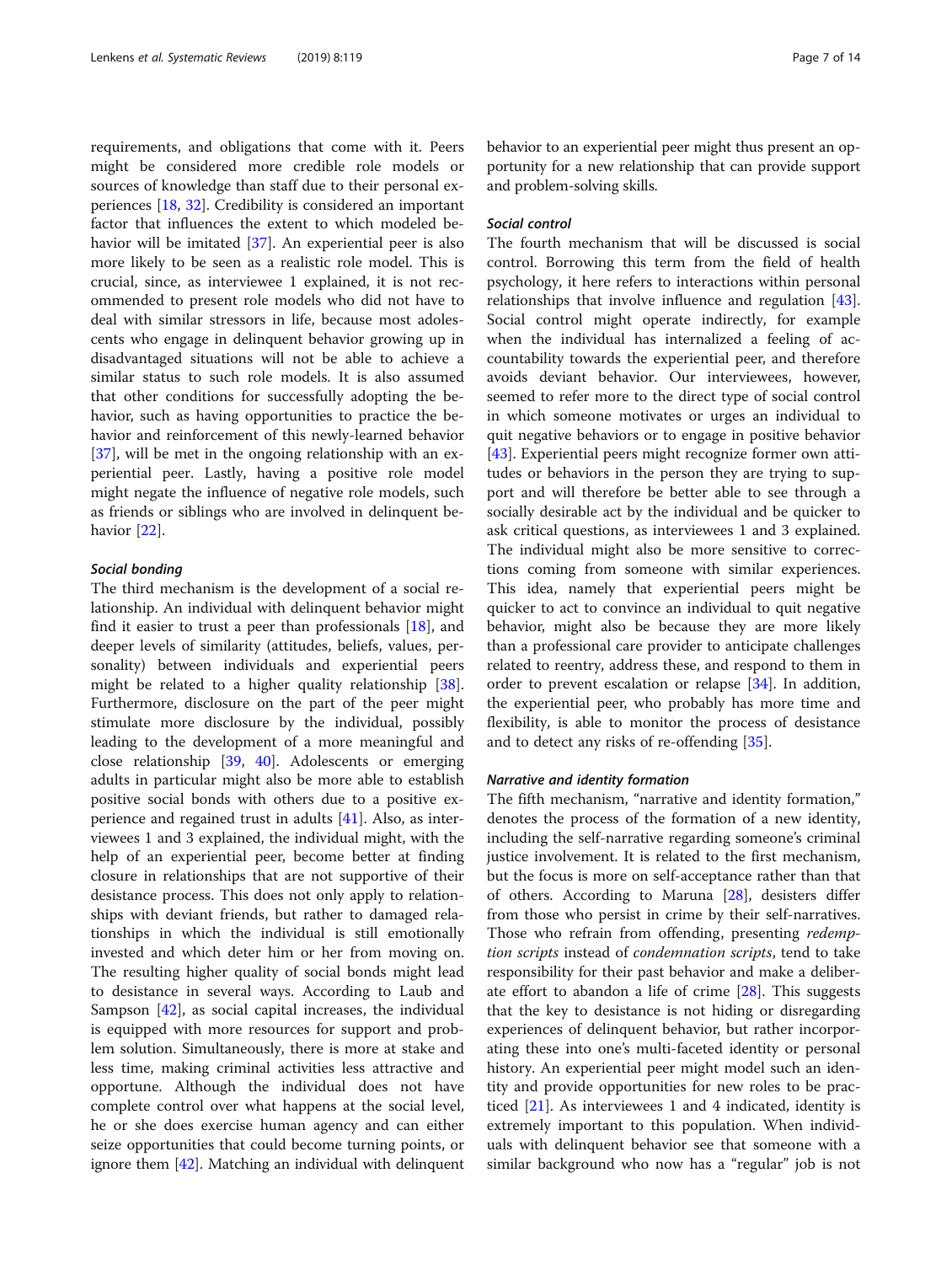necessarily a "loser," this might open up opportunities to them to maintain several aspects of their identity that were previously related to their status as an offender. Furthermore, whereas in other environments individuals might find their versions of reality degraded by others, the bond with another who shares a common experience allows space for marginalized perspectives and might even lead to a sense of empowerment [[21\]](#page-13-0). By believing in the individuals' abilities, which are part of the new role, they furthermore realize that they are worth something and start to believe in themselves as well [\[28\]](#page-13-0).

#### Hope and perspective

Experiential peers, as credible and valuable models of the idea that recovery is attainable, might furthermore instill hope and provide perspective for individuals with who engage in delinquent behavior, which is the sixth mechanism that was mentioned in the literature [[34,](#page-13-0) [44,](#page-13-0) [45\]](#page-13-0), as well as by most interviewees. Seeing that others who have experienced similar situations have been able to get through them might be inspirational to those still finding their way. A significant other might not only help them to envision an alternative identity, but also an alternative future [\[28\]](#page-13-0). According to LeBel et al. [[26](#page-13-0)], hope is not only about wishing that something will change, but also entails the perceived availability of ways to achieve these goals. They find that hope, or the belief in self-efficacy, "may be a necessary if not sufficient condition for an individual to be able to desist from crime" [[26](#page-13-0)]. Interviewee 3 indicated that this might be because hope leads to an increase in motivation, which stimulates the individual to actually take steps to benefit from support. Also, compared to persistent offenders, desisting offenders tend to have a stronger sense of agency  $[26]$  $[26]$  $[26]$ , which, according to Maruna [[28](#page-13-0)], is a prerequisite for resisting and overcoming structural criminogenic factors. Altogether, the individual might be more motivated to change certain aspects of his or her life, have a stronger sense of self-efficacy (since someone coming from a situation similar to theirs was also able to achieve desistance), and feel more empowered. If the individual additionally gains a sense of agency and responsibility, there is an increased likelihood that he or she will undertake steps to refrain from offending.

#### Translation and connection

The seventh and last mechanism that is hypothesized to play a role in the effect of experiential peer support on desistance-related outcomes is the bridging position of experiential peers. The latter speak the same language as the recipients and know their living environment, but are also familiar with the world of formal care and the justice system. The experiential peer might play a role in translating the social world to the individual, which might refer to translating professional speech into everyday language, but also to explaining the requirements of society to be included to those who may have been physically excluded from it [\[21](#page-13-0)]. Moreover, the experiential peer, in contact with formal care, might speak on behalf of individuals and advocate for them. In addition, if a trustful relationship has been built between the individual and his or her mentor, the individual might be more likely to be open to seeking or accepting help [[31](#page-13-0)]. The trust on which this relationship is built thus helps to link the individual to treatment and services, and experiential peers are able to help the individuals to utilize these services and support them in this engagement [[34,](#page-13-0) [35](#page-13-0)]. However, as interviewees 2 and 3 emphasized, it is crucial that individuals continue to have an agency with respect to which resources they want to utilize. It should not be assumed that utilization of care is necessarily a positive thing, because if this care is not suitable for the individual, it could have detrimental effects. The experiential peer might further link individuals to educational, housing, or vocational opportunities; advise them in these areas; and accompany them to important appointments [[34](#page-13-0)]. It can be argued that an experiential peer thus contributes to the linking social capital the individual has, which refers to relationships that connect people across "'vertical' power differentials, particularly as it pertains to accessing public and private services" [\[46](#page-13-0)]. The relationship the recipients have with an experiential peer can therefore be seen as one that connects them to opportunities that might be able to help them get ahead.

#### Context

Several contextual factors might influence whether the mechanisms are activated and thus whether the likelihood of desistance is increased by providing peer support by an experiential peer. In addition to consulting the literature, we spoke to our interviewees about conditions for the successful implementation of such peer support. These can be found in Table [2](#page-4-0). Firstly, it is conceivable that the characteristics of both the individual and the experiential peer might alter mechanisms. Experiential peers might need to possess a certain level of maturity and experience [\[32](#page-13-0)]. Interviewees 2 and 3 mentioned that it might be important that experiential peers have not been involved in delinquent behavior for a considerable amount of time in order to prevent any glorification of criminality. Some distance (in time and in attitude) towards their criminal career might also counter the risk of deviancy training. Interviewee 4, in addition, mentioned that in order for experiential peers to be taken seriously by the individual and to be respected in their roles as experiential peers, the level of criminal behavior they were involved needed to be "severe enough." On the receiving end of the intervention,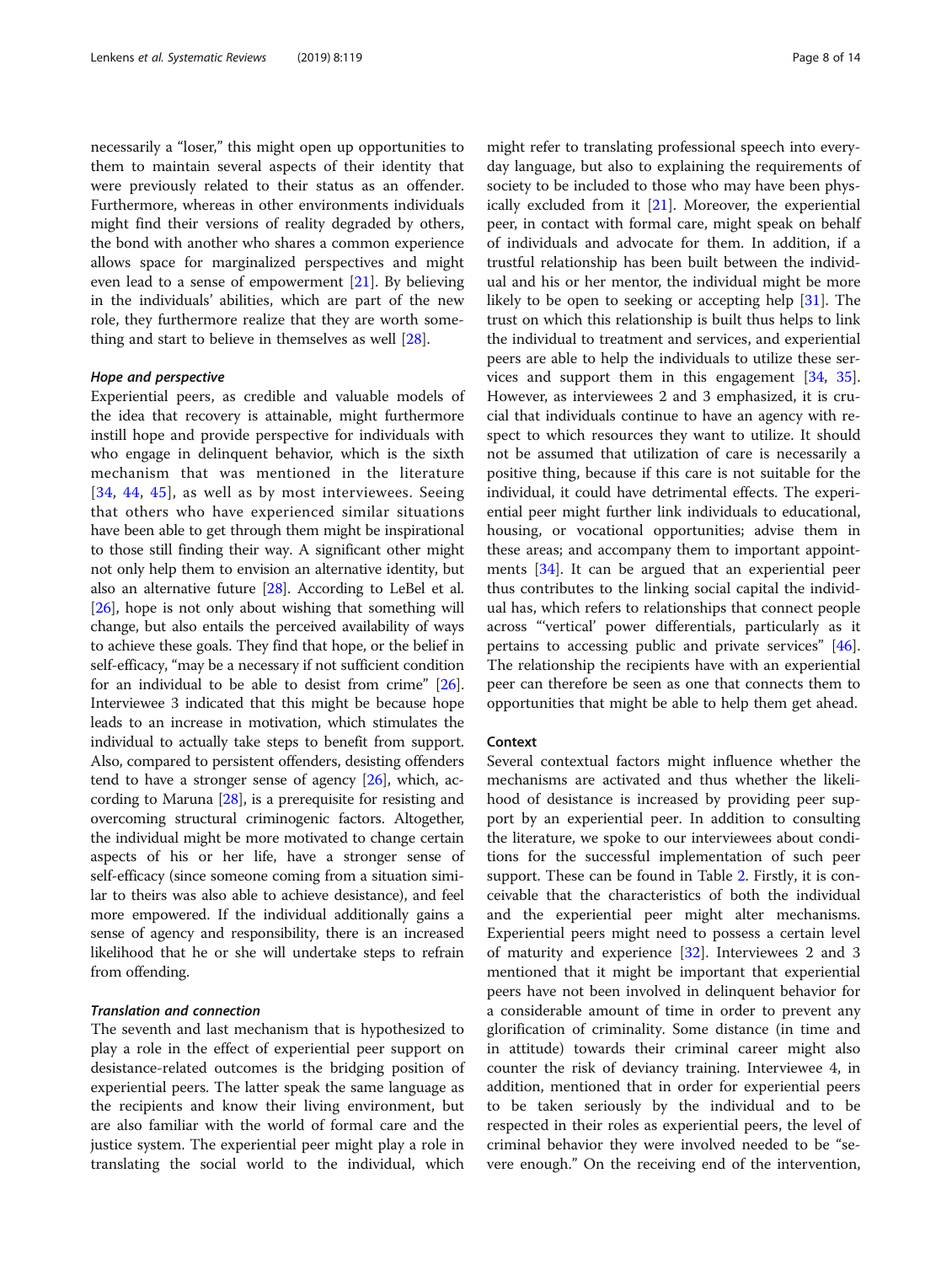younger individuals or those with more severe criminal careers might respond differently to peer support. The interviewees did not indicate an ideal timeframe in which the individual might be most susceptible. According to interviewee 3, experiential peer support is most important during rehabilitation or aftercare, and interviewee 1 indicated that the individual should at least be ready to take steps towards desistance. Service delivery conditions might be influential as well. The careful implementation of peer support might increase acceptance by professional staff and thereby improve embedding in and cooperation with formal care. Proper recruitment, training, and support of experiential peers [[32\]](#page-13-0), which is considered important by interviewees 1, 2, and 3, might help them to reflect on their own experiences, integrate them with those of others, and gain an understanding that what helped them might not work for someone else. Lastly, the setting of the intervention might play a role. Experiential peer support might be part of a program in prison, but it might also be offered within a mental healthcare facility or as a voluntary service. The function and security level of the facility in which the intervention is offered might therefore affect its success [\[32\]](#page-13-0).

#### Aim of the review

Through the realist review approach, the study described in this protocol paper will comprise an investigation of the effects of support by experiential peers on desistance and desistance-related outcomes, with the aim of providing insight into the mechanisms involved and the contextual factors that affect these mechanisms.

#### Review questions

- 1. What is the effect of support by experiential peers for individuals who engage in delinquent behavior on desistance or desistance-supportive outcomes?
- 2. What are the mechanisms involved in these effects?
- 3. Which contextual factors have an influence on the mechanisms or outcomes?

#### **Methods**

#### Realist review

For our review, we will be mainly following the realist review processes as described by Pawson [\[47](#page-13-0)] and the Realist and Meta-Review Evidence Synthesis: Evolving Standards (RAMESES) guidelines as described by Wong and colleagues [[48,](#page-13-0) [49](#page-13-0)]. The approach of realist review or realist synthesis was chosen because it fits the explanatory purpose of the review. While a traditional systematic review might provide evidence on whether an intervention is effective, it does not always provide insight into how or why it might work or how it is influenced by contextual factors. Furthermore, a realist review is a suitable approach to study complex interventions [[50](#page-13-0)]. Experiential peer support involves the development of a social relationship between two human beings. In addition, this is not a naturally occurring relationship, but one that operates within a formal setting. This is a complex matter: it is about more than merely putting two people together. What happens in this relationship, and whether an actual relationship develops at all, might depend on many factors. As Wong et al. [[48\]](#page-13-0) point out, what might trigger change is not the intervention itself, but rather how the participants react to the opportunities created by it. In our study, the opportunity to build a trusting relationship or to learn from another person's experiences might lead participants to think differently about their experiences and see other alternatives. A realist approach allows for testing multiple mechanisms through which these interactions might contribute to desistance. Furthermore, this approach takes into account the context that might influence the mechanisms, such as participant characteristics (of both provider and recipient of the intervention), service delivery conditions, setting, and geographical location.

In the introduction of this protocol paper, the initial program theory, including proposed mechanisms and contextual factors, was described. In the following, we outline the search strategy and selection procedure that was utilized to source relevant studies, which will serve to refine the initial program theory in order to provide an evidence-based explanation for the potential effectiveness of experiential peer support. The protocol is described following the PRISMA-P checklist [\[51](#page-13-0), [52](#page-13-0)], added as Additional file [1](#page-12-0). The protocol functions as a guideline, because realist reviewing allows for an iterative approach in which the activities can be tailored to the available findings.

#### Study inclusion criteria

Studies will be included if they were published between 1990 and 2018 in English-language journals and if they fulfill the inclusion criteria described below.

#### Population

We will include studies involving individuals who have displayed delinquent behavior in the past or are still involved in delinquent activities, and who are receiving or have received an intervention involving experiential peer support. The use of illicit drugs or involvement in sex work is not considered a delinquent behavior in this study.

#### Intervention

Studies will be included if experiential peer support is a central element of the intervention or the intervention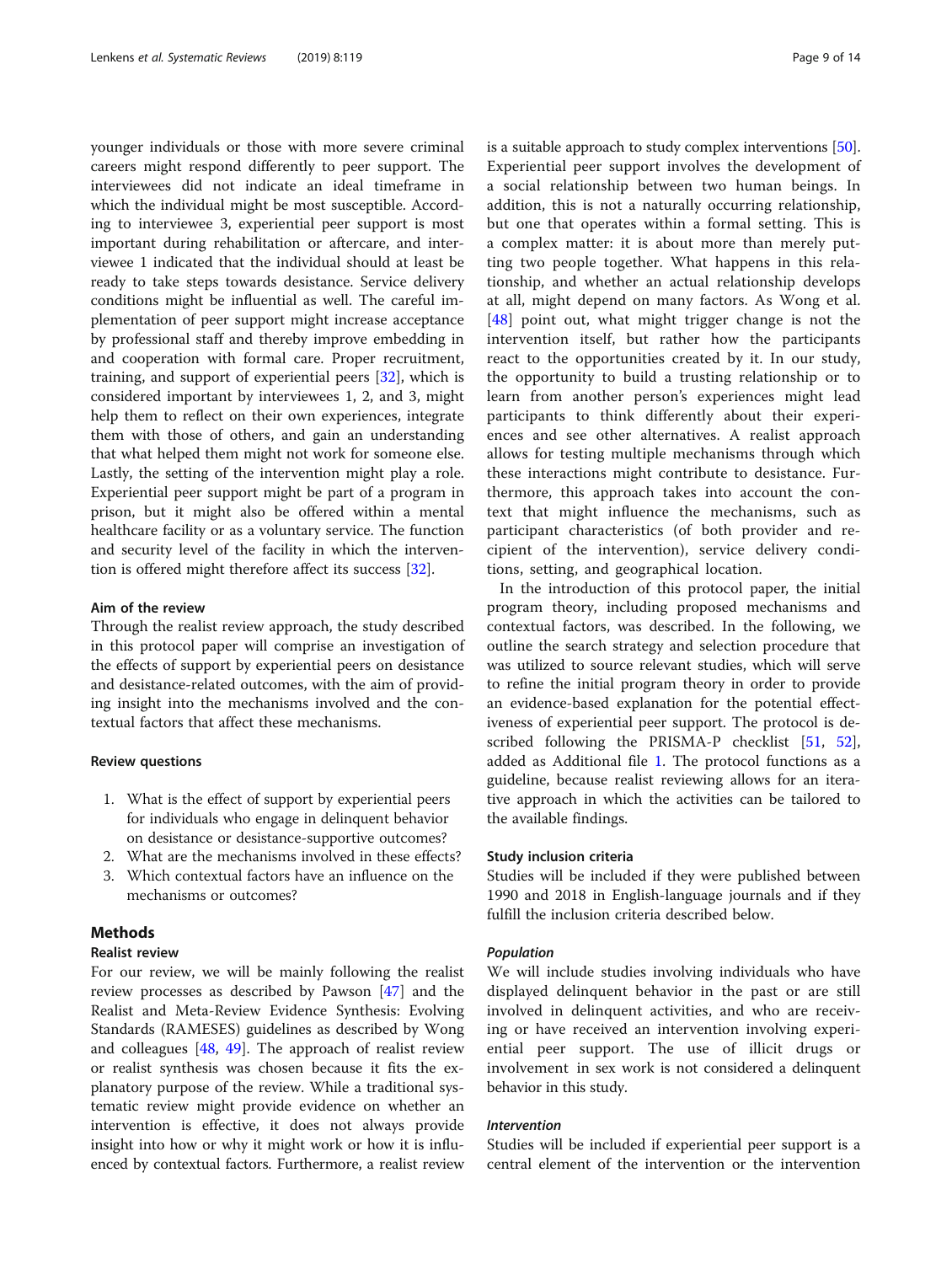has a different central element (training, therapy, probation service) but is led by a peer or makes use of the difference in experiential knowledge between participants. Although it might not always be clear whether the experiential peer is a step further in the desistance process, we will aim for these types of interventions by only including those that involve asymmetrical relationships in which there is a clear role distinction between the person providing the support and the person receiving the support. This means that mutual help groups or supportive communities in which participants have equal positions and are simultaneously a receiver and provider of support will be excluded. Studies will be included when the intervention is aimed at achieving desistance or desistance-supportive outcomes for the person receiving the support. These outcomes include but are not limited to:

- Positive changes in delinquent behavior (e.g., abstinence, lower frequency, less severe types of crimes)
- Increased social network (e.g., more social bonds with others or society, higher quality relationships, increased social networks, and voluntary utilization of suitable resources)
- Positive personal development (e.g., coping skills, self-efficacy, self-esteem, future orientation, problemsolving skills)
- Positive changes in personal circumstances (e.g., employment, education, housing)
- Improved mental health (e.g., decrease in symptoms, substance abuse)

Interventions aimed at improving participants' physical health will not be included.

#### Types of study

There will be no restrictions based on methodology: all types of designs, quantitative and qualitative, can be included. The reviewed studies should, however, be empirical and have gathered data on the outcomes of the intervention, mechanisms, or contextual factors that play a role. Although we exclude documents that do not contain empirical data from the review itself, we have made use of several theoretical pieces in the development of our initial program theory. In addition, when analyzing the data, we will not only look at the outcomes of the study, but also take into account the background and introduction sections of documents, as these might contain relevant information on how the intervention is expected to work or on why it did not work as expected. This information can then be compared to data found within other documents [\[53](#page-13-0)].

#### Search strategy

The initial systematic literature search was carried out on July 30, 2018, using eight electronic databases: Embase, MEDLINE, PsycINFO, Web of Science, Scopus, Criminal Justice Abstracts, SocINDEX, and Google Scholar. The complete search strategy can be found in Additional file [2.](#page-12-0) Its content was determined by the first author (ML) in consultation with the second (FJL) and last author (GEN). The technical construction of the search strategy was done together with two information specialists of the Erasmus University Rotterdam over a period of 2 months during which several meetings took place in which the search was piloted and refined. The final search consisted of three elements, with the first part covering the target group (using keywords such as "delinquent behavior," "crime," and "offender"), the second part being related to the setting of intervention (e.g., "probation," "detention," and "mental healthcare"), and the third part aimed at selecting papers in which an intervention involving experiential peers was investigated (e.g., "peer support," "self-help group," and "experience expert"). For this search, no proposed mechanisms or outcomes were specified in order to not exclude any unforeseen elements. Furthermore, the search strategy did not have any methodological filters, as is common for realist reviews [\[48\]](#page-13-0). This first search yielded 7976 results, with 4867 unique results after deduplication.

After the evaluation of the results from the first search, an additional search might be done in order to refine several elements of the program theory, as is common for realist reviews. For instance, if insufficient information is found in the initial search regarding on one or more of the mechanisms or contextual factors, this second search will serve to find relevant studies investigating these aspects in other domains, because these studies might still empirically support the program theory. An upgrade of the search will be done before publishing the review. If necessary, this search will contain additional keywords that were found in the literature. Other methods for identifying relevant research might be used, such as reference checking and hand searching of these, which is as much used as conventional database searching in realist reviews [\[50\]](#page-13-0).

#### Selection of studies

In order to make a selection out of the 4867 results, all titles and abstracts were read and reviewed for inclusion in light of the abovementioned inclusion criteria. This was done by two reviewers (ML and TM) using a fast, independent method for categorizing abstracts as "Includes" or "Excludes" in EndNote [[54\]](#page-13-0). Using this method, both researchers read all abstracts and dragged articles to the custom groups "Includes" and "Excludes" corresponding to their verdicts. The included references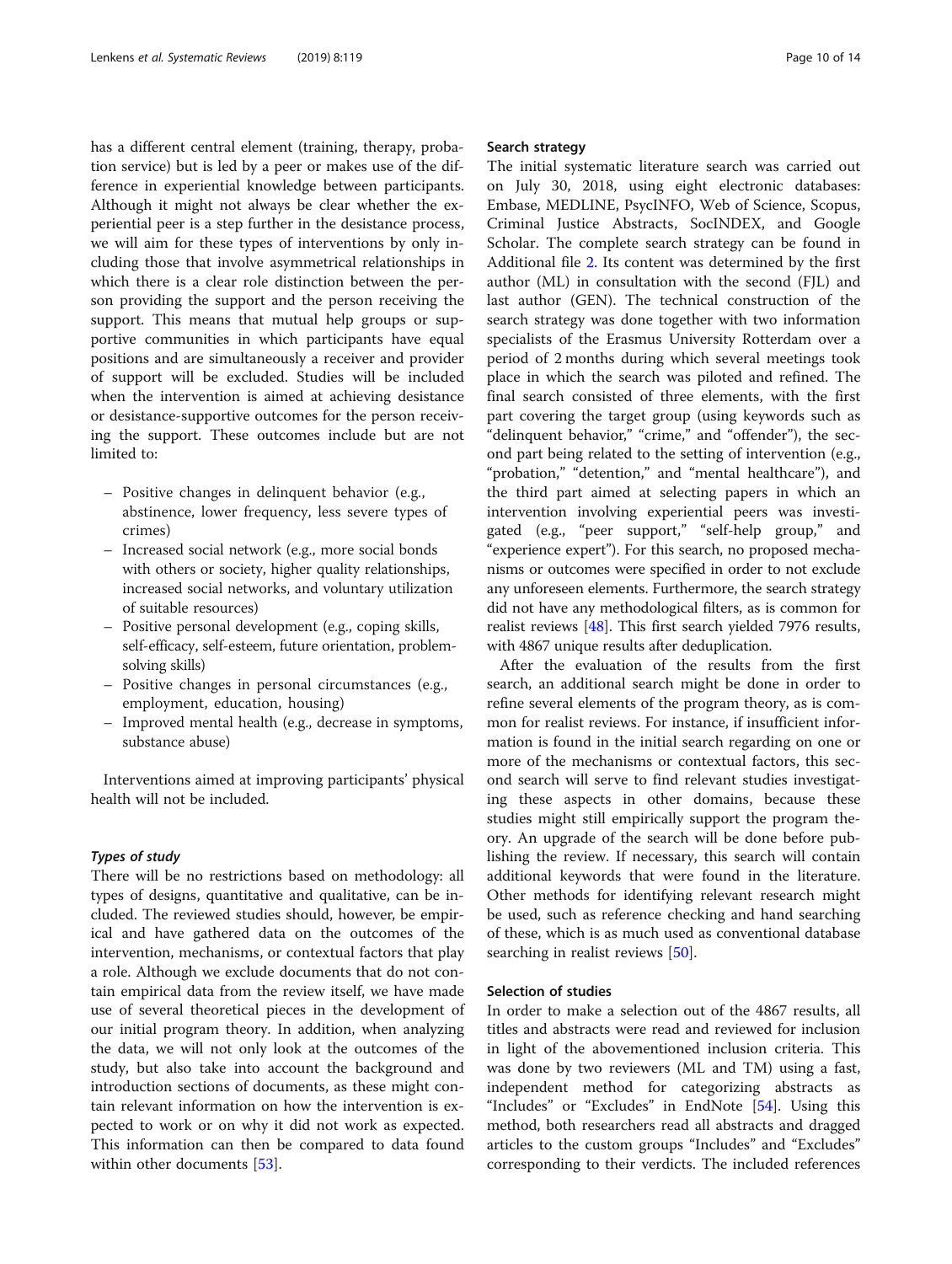of both reviewers were then combined into one library. Duplicate references, which have been included by both reviewers, were selected for full-text review. The nonduplicate references, those for which there was no initial consensus, were discussed until an agreement is reached. This first selection consisted of 130 articles. The next step will be to scan the full-texts of the "Includes," again focusing on the inclusion criteria. This will be done prior to extensively reading the articles, since it is expected that this first selection will contain a large amount of noise, because the titles and abstracts do not all contain a sufficiently detailed description of the intervention. Again, this will be done by two reviewers (ML and a research assistant) independently and, in case of any disagreement, the papers will be discussed. When necessary, a third researcher (GEN) will be involved. Depending on the quantity and quality of the findings after evaluation of the full texts, the final selection for analysis and synthesis might be restricted to:

- A target population of adolescents and emerging adults (e.g.,  $\leq 30$  years old)
- Delinquent behavior that is not domestic abuse, intimate partner violence, or DUI-offenses
- One-on-one interventions

Restricting the study to a certain age category (in which participation in delinquent behavior is highest) allows for a more homogenous study sample. If possible, we will exclude articles that are focused only on domestic abuse, intimate partner violence, and DUI-offenses. We consider these types of offenses to be of a distinct category with other underlying factors. Lastly, we are mostly interested in one-on-one interventions, since these provide the clearest opportunity for real relationships to develop between the providers and the recipients.

#### Data extraction

The data extraction will consist of two procedures. Firstly, a research assistant will register document characteristics and study details into an Excel spreadsheet. This spreadsheet consists of several components: (1) general information regarding the document, such as the year and country of publication, study funding, and potential conflicts of interest; (2) general information regarding the study, such as the study design, population, duration, and setting; (3) information regarding the participants, such as the method of recruitment, inclusion and exclusion criteria, and the size and composition of the final sample (e.g., age, gender, ethnic background); and (4) information regarding the type of intervention, such as whether the experiential peer support was a standalone intervention or part of a larger program, and the characteristics of the experiential peers included in

the study. Ten percent of this part of the data extraction will also be done by the first author (ML) to check for consistency. The second part of the data extraction will consist of coding the included documents using the software program NVivo. This step is meant to provide an overview of the information in the documents regarding our research questions concerning mechanisms, outcomes, and contextual factors. We will make use of deductive and inductive coding. For deductive coding, we will use codes created in advance reflecting the mechanisms, outcomes, and contextual factors we have proposed in our initial program theory. In addition, with inductive coding, we have the opportunity of adding codes that originate from the data, such as mechanisms or potential (positive or negative) outcomes that were not included in our initial program theory. The coding will be done by the first author (ML) and 10% of the documents will be coded by the research assistant in order to check for consistency. If this consistency turns out to be satisfactory, this quality control check will be sufficient. Any disagreements will be discussed and if necessary, a third researcher (GEN) will be consulted.

#### Quality assessment

Next, the included papers will be assessed by two reviewers (ML and GEN) on two aspects: relevance and rigor. Articles will be more likely to contribute to the refinement of the initial program theory if the methods used to generate the relevant data are considered suitable and credible. It is, however, important to realize that there does not need to be a relation between the rigor and the relevance of the data [\[53](#page-13-0)]. For instance, a document may contain very relevant information on a relationship between a mechanism and an outcome even if this is not what was empirically tested in that specific study. In such cases, we might want to zoom in on that particular relationship in other documents or in an additional search, in order to find data that is more rigorous or trustworthy.

In order to evaluate the rigor of studies, we will use the data extraction spreadsheet. The main question for this part of the analysis is whether the data are sufficiently trustworthy and credible to justify changing or corroborating (parts of) the initial program theory. Quantitative studies will be assessed on study design, sample size, participant selection, operationalization of outcomes and mechanisms, and adjustment for confounders. For qualitative studies, the assessment will be based on participant selection, the extent to which data collection and analysis are described, the operationalization of outcomes and mechanisms, and the credibility of the findings. In order to evaluate whether sections of the documents are relevant to the development of our program theory, we will use the references that were coded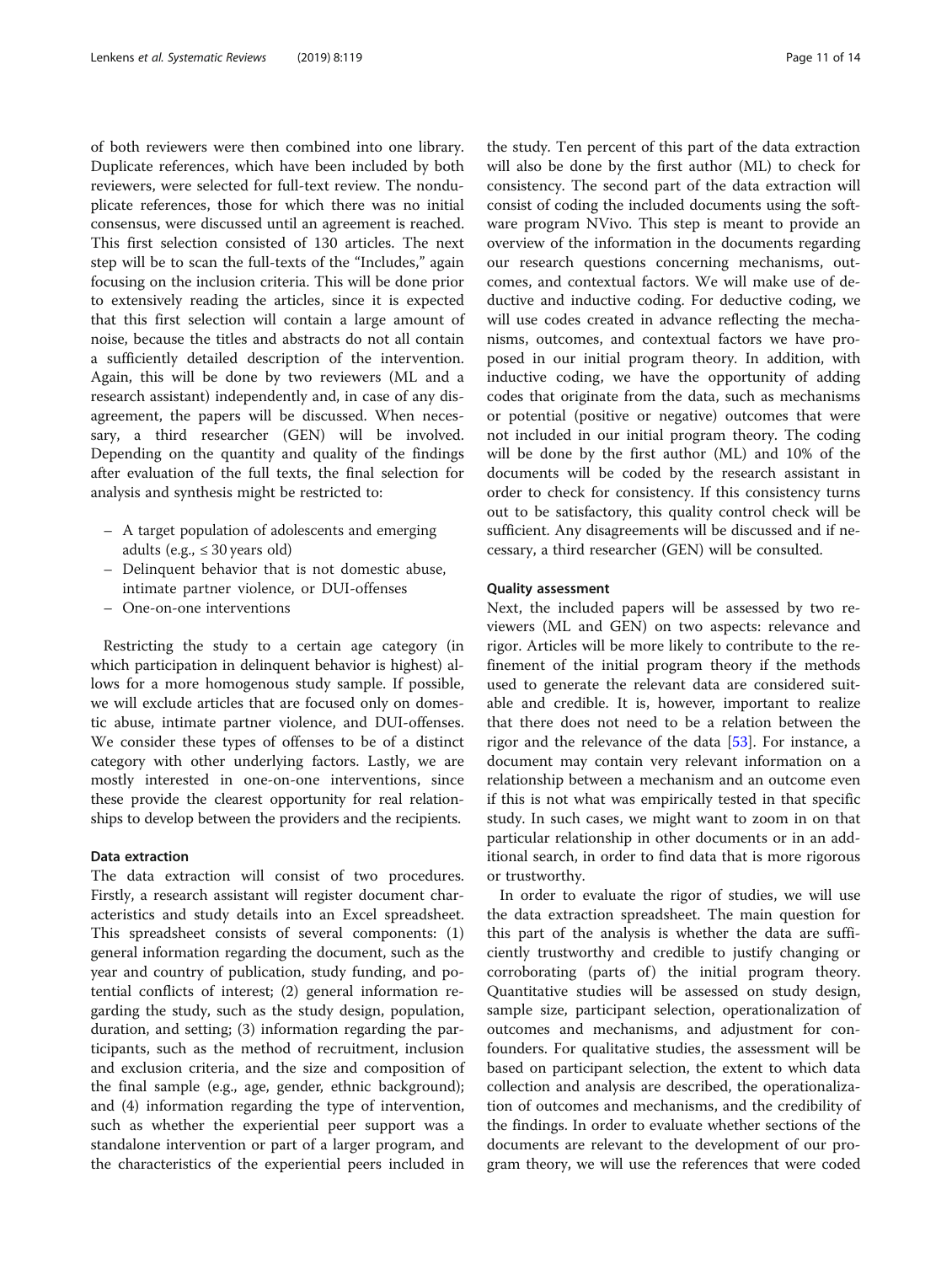with NVivo. For all coded sections, we will evaluate whether they describe an element of the program theory that we aim to refine. Sections of the documents might refer to mechanisms, outcomes, and contextual factors that were already included in the initial program theory. They might also contain relevant information on specific CMO configurations or unforeseen, additional mechanisms, contextual factors, or outcomes. The two reviewers will score aspects of relevance and rigor as low, moderate, or high using a codebook based on that used by Nagelhout et al. [\[55](#page-13-0)] but adapted for the purposes of this review.

#### Synthesis

We aim to refine our program theory by identifying which outcomes are caused by the mechanisms, which specific mechanisms serve to explain these effects, and which contextual factors play a role in whether the mechanisms are activated. We will therefore seek data from the included studies to test these elements of our program theory and investigate whether there are recurring patterns. In order to synthesize the data, we will use the output of the assessment on relevance and rigor. The first author (ML) will be in charge of this main part of the analysis. Findings will be presented to and discussed with the second (FJL) and last author (GEN). During this process, the focus will be on the interpretation of meaning of the data. If sections of documents are considered both relevant and trustworthy, we will evaluate whether the data can be interpreted as functioning as context, mechanism, or outcome. In addition, we will evaluate whether the data provide evidence for any (partial or complete) context-mechanism-outcome configurations and whether the data justify changing or corroborating (elements of) the program theory. In order to do so, we will not only look at these relationships within each document, but also across documents (using the coded data in NVivo). If necessary, we will iteratively search for additional data to test (elements of) the refined program theory. This could for instance entail documents of studies in other areas of mental health care in which certain relationships between contextual factors, mechanisms, and outcomes have been established. We will make use of several approaches to synthesizing the data, which include juxtaposing, consolidating, reconciling, adjudicating, and situating sources of evidence [\[47](#page-13-0)]. The findings might explain or complement one another, which will make it possible to build a multi-faceted explanation of success. They might, however, also contradict each other, despite similar circumstances, which will necessitate seeking an explanation. Judging studies on the basis of their methodological quality might allow for a preference for one explanation over another. Lastly, comparing studies in comparative settings will provide information on which contextual factors are important.

Finally, we will judge the coherence of the theory by looking at three aspects: consilience, simplicity, and analogy. Coherence therefore refers to whether the theory is able to explain as much as possible of the data, whether the theory is simple and does not need additional assumptions to be able to explain the data, and whether the theory fits with our current knowledge or substantive theory [[53](#page-13-0)].

The results of the synthesis will be discussed with the review team and other experts to assess the validity and relevance. We will be careful to take into account the overall body of evidence and pay attention to the quality and the balance between desirable and undesirable effects. Based on the findings, the program theory will be refined into a final model. The results of the analysis and synthesis will be described in accordance with the standard for reporting realist reviews, RAMESES [\[49](#page-13-0)]. RAMESES includes guidelines for describing the rationale for the review, any changes that were made to the review process, (the rationale regarding) the iterative search, how judgments were made regarding the selection and appraisal of papers, and the key findings.

#### **Discussion**

A realist approach will be utilized in the study described in this protocol in order to investigate the effects of support by experiential peers in relation to desistance and desistance-related outcomes. This type of systematic review allows for exploring mechanisms through which these effects occur and contextual factors that might influence these processes, thereby providing a more complete and informative account of these types of interventions aimed at individuals involved in delinquent behavior. In this protocol paper, we presented our initial program theory, which includes seven mechanisms: (1) empathy and acceptance, (2) social learning, (3) social bonding, (4) social control, (5) narrative and identity formation, (6) hope and perspective, and (7) translation and connection.

The realist review approach ideally provides evidence for specific context-mechanism-outcome (CMO) configurations. However, it is plausible that many researchers examine a combination of mechanisms or outcomes, making the uncovering of separate CMO configurations impossible. In addition, the review will not lead to a conclusive answer regarding what makes support by experiential peers potentially effective; other theoretical explanations of how interventions with experiential expertise lead to certain outcomes could be postulated. By involving a multidisciplinary team (with backgrounds in pedagogy, criminology, psychology, sociology, and public health) and the perspectives of experiential peers in the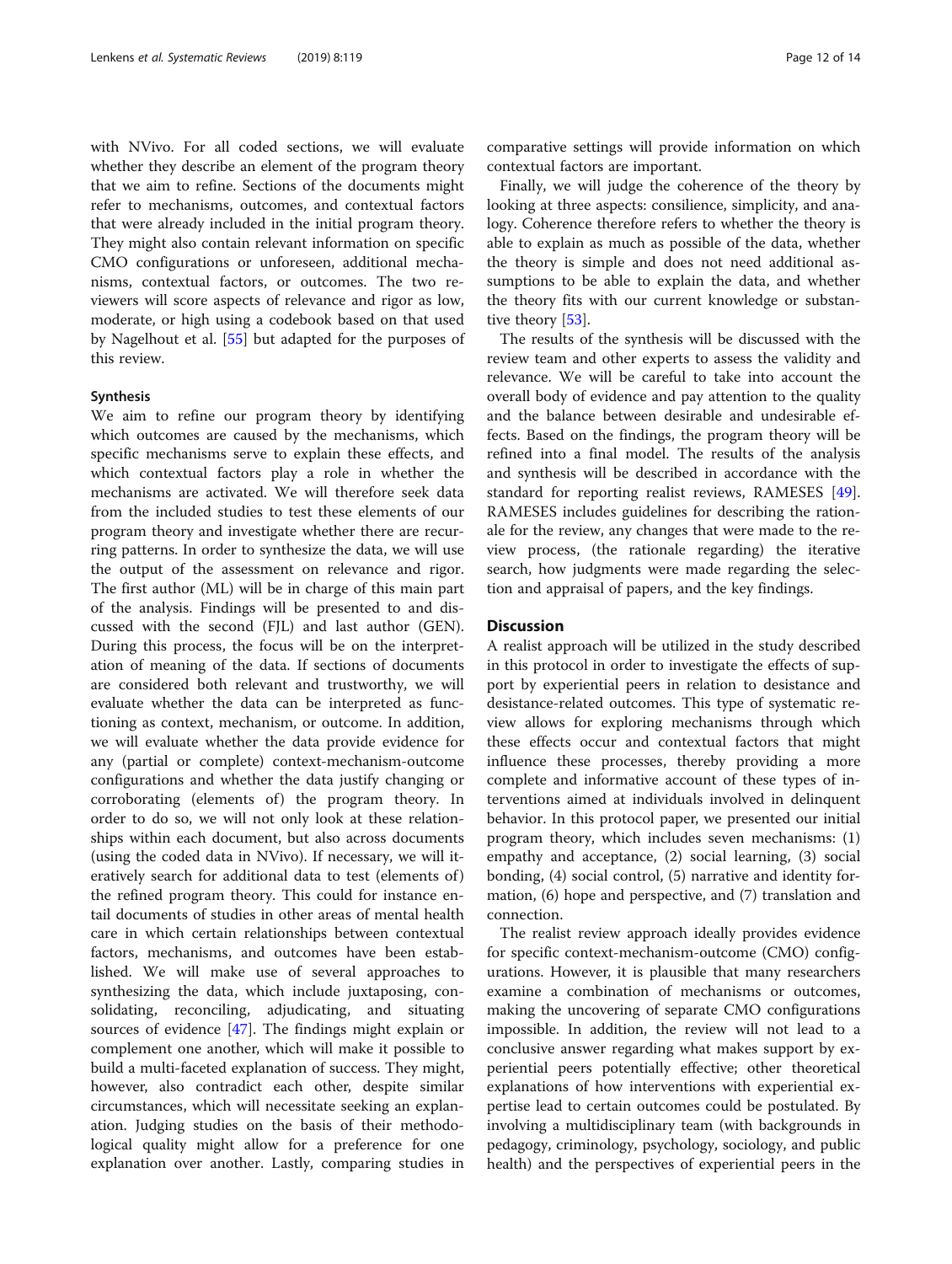<span id="page-12-0"></span>development of the initial model, we try to consider a wide range of viewpoints. Another challenge with realist reviews is that the iterative approach used can go on indefinitely without a predefined endpoint. In order to minimize this risk, we will thoroughly prepare the second literature search by discussing it with our team and consulting experts.

The findings of the realist review will contribute to the current knowledge on effects and mechanisms of support by experiential peers in general, and in the forensic setting in particular. By offering an overview of evidence-based mechanisms involved in such interventions, we will provide insight into which aspects remain to be studied. The findings might help professional care providers to know whether (more) effort should be put into involving experiential peers in reaching individuals involved in delinquent behavior and supporting them in their desistance process. It might also provide them with information on the conditions under which these interventions especially lead to positive results. In addition, this study might provide professional care providers lacking such experiential similarity to the clients they are serving with tools to improve their relationship with them by learning from experiential peers. Lastly, it might provide policymakers guidance in the allocation of funding to projects making use of experiential expertise. By disseminating the findings of the realist review to policymakers and other stakeholders, we aim to contribute to the implementation of evidence-based interventions to improve outcomes for individuals who engage in delinquent behavior and to support them in the process of desistance.

#### Additional files

[Additional file 1:](https://doi.org/10.1186/s13643-019-1036-2) PRISMA-P 2015 Checklist. (DOCX 31 kb) [Additional file 2:](https://doi.org/10.1186/s13643-019-1036-2) Search strategy. (DOCX 20 kb)

#### Abbreviations

CMO: Context-mechanism-outcome; DUI: Driving under the influence; PRISMA-P: Preferred Reporting Items for Systematic Review and Meta-Analysis Protocols; RAMESES: Realist and Meta-Review Evidence Synthesis: Evolving Standards

#### Acknowledgements

We would like to thank the interviewees who helped us to construct the initial program theory: Dr. Jan Dirk de Jong, Dr. Wilma Boevink, Toon Walravens, and Generino Hensen. We would also like to thank Gerdien B. de Jonge of the Medical Library and Judith Gulpers of the University Library (both Erasmus University of Rotterdam) for their help and support with the systematic literature search and Arie Boven for helping with the transcription of the interviews.

#### Funding

This research was funded by Erasmus University Rotterdam by means of a 'Research Excellence Initiative' grant.

#### Availability of data and materials

Data sharing is not applicable to this article because no datasets were generated or analyzed during the current study.

#### Authors' contributions

GEN conceived of the study. ML is the guarantor of the paper. She wrote the paper and conducted the interviews. GEN is the primary supervisor for this study and provided guidance on the conceptual development of the review and on the methodology of realist reviewing. TM assisted in data screening and discussion regarding the inclusion and selection of papers. FJvL, LS, TM, MS, SS, GE, and GEN participated in critically appraising and revising the intellectual content of the manuscript. All the authors read and approved the final manuscript.

#### Ethics approval and consent to participate

Not applicable.

#### Consent for publication

Not applicable.

#### Competing interests

The authors declare that they have no competing interests.

#### Publisher's Note

Springer Nature remains neutral with regard to jurisdictional claims in published maps and institutional affiliations.

#### Author details

<sup>1</sup> IVO Research Institute, P.O. Box 30833, 2500, GV, The Hague, The Netherlands. <sup>2</sup>Department of Public Health, Erasmus Medical Center, P.O. Box 2040, 3000 CA Rotterdam, The Netherlands. <sup>3</sup>Department of Psychology, Education and Child Studies, Erasmus School of Social and Behavioural Sciences, Erasmus University Rotterdam, P.O. Box 1738, 3000 DR Rotterdam, The Netherlands. <sup>4</sup>Department of Criminology, Faculty of Law, Leiden University, P.O. Box 9520, 2300 RA Leiden, The Netherlands. <sup>5</sup>Department of Public Administration and Sociology, Erasmus School of Social and Behavioural Sciences, Erasmus University Rotterdam, P.O. Box 1738, 3000 DR Rotterdam, The Netherlands. <sup>6</sup>Department of Health Promotion and Department of Family Medicine, Maastricht University (CAPHRI), P.O. Box 616, 6200 MD Maastricht, The Netherlands. <sup>7</sup>FortaGroep, Kruisplein 25F, 3014 DB Rotterdam, The Netherlands.

#### Received: 3 January 2019 Accepted: 1 May 2019 Published online: 18 May 2019

#### References

- 1. Farrington DP. Age and crime. Crime Justice. 1986;7:189–250.
- 2. Jennings WG, Reingle JM. On the number and shape of developmental/lifecourse violence, aggression, and delinquency trajectories: a state-of-the-art review. J Crim Just. 2012;40(6):472–89.
- 3. Gulliver A, Griffiths KM, Christensen H. Perceived barriers and facilitators to mental health help-seeking in young people: a systematic review. BMC Psychiatry. 2010;10(1):113.
- 4. Rickwood DJ, Deane FP, Wilson CJ. When and how do young people seek professional help for mental health problems? Med J Aust. 2007;187(7 Suppl):S35.
- 5. Jorm AF, Wright A, Morgan AJ. Where to seek help for a mental disorder? National survey of the beliefs of Australian youth and their parents. Med J Aust. 2007;187(10):556.
- 6. Lenkens M, Rodenburg G, Schenk L, Nagelhout GE, Van Lenthe FJ, Engbersen G, et al. "I need to do this on my own" resilience and selfreliance in urban at-risk youths. Deviant Behav. 2019. [https://doi.org/10.](https://doi.org/10.1080/01639625.2019.1614140) [1080/01639625.2019.1614140](https://doi.org/10.1080/01639625.2019.1614140).
- 7. Schenk L, Sentse M, Lenkens M, Engbersen G, van de Mheen D, Nagelhout GE, et al. At-risk youths' self-sufficiency: the role of social capital and helpseeking orientation. Child Youth Serv Rev. 2018;91:263–70.
- 8. Mitchell DA, Lassiter SL. Addressing health care disparities and increasing workforce diversity: the next step for the dental, medical, and public health professions. Am J Public Health. 2006;96(12):2093–7.
- 9. Putnam RD. Bowling alone: the collapse and revival of American community. New York: Simon & Schuster; 2000.